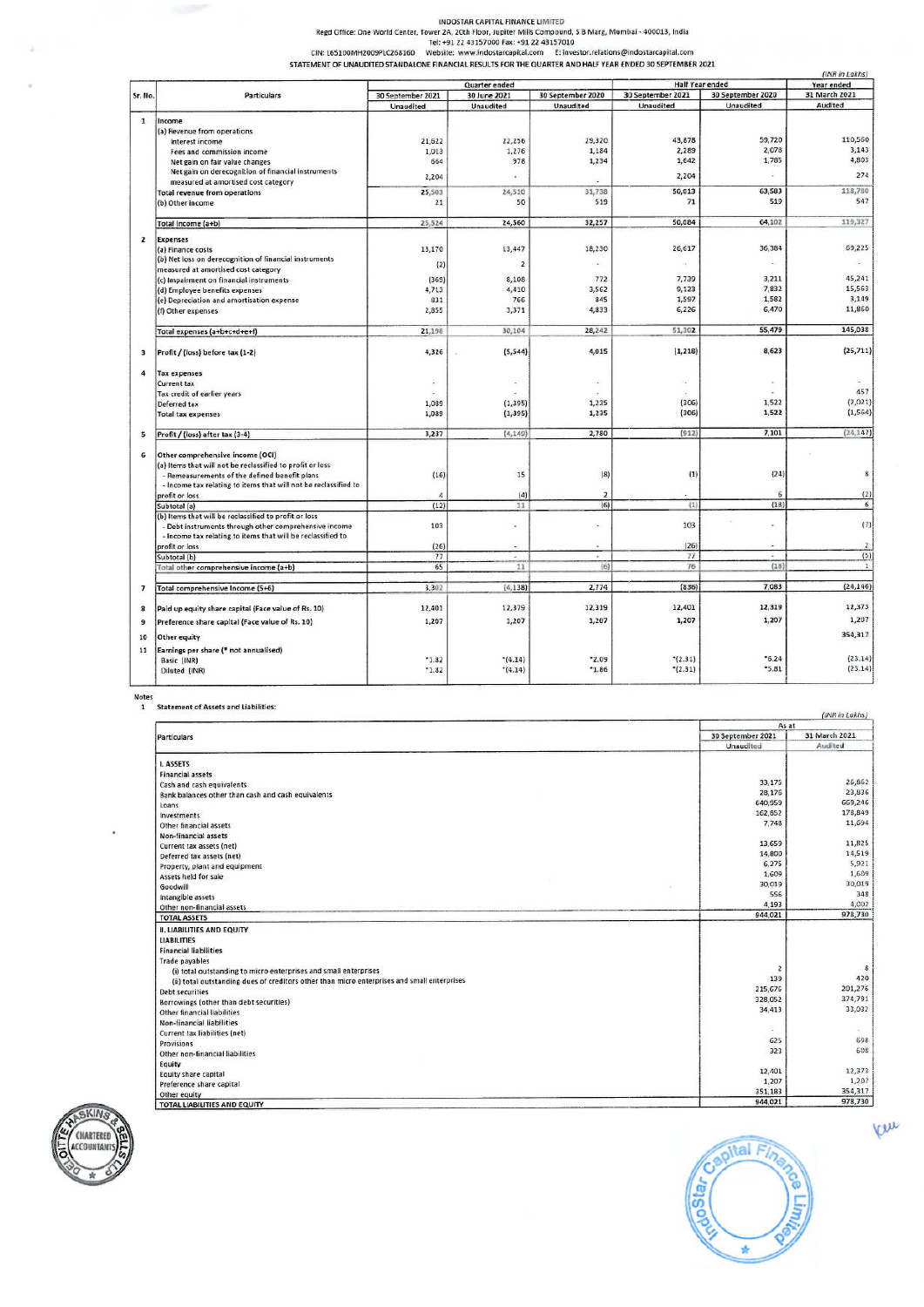#### INDOSTAR CAPITAL FINANCE LIMITED

Regd Office: One World Center, Tower 2A, 20th Floor, Jupiter Mills Compound, S B Marg, Mumbai - 400013, India<br>Tel: +91 22 43157000 Fax: +91 22 43157010<br>CIN: L65100MH2009PLC268160 Website: www.indostarcapital.com E: investo

STATEMENT OF UNAUDITED STANDALONE FINANCIAL RESULTS FOR THE QUARTER AND HALF YEAR ENDED 30 SEPTEMBER 2021

2 Statement of Cash Flo

|                                                                                                      |                         | (INR in Lakhs)          |  |  |
|------------------------------------------------------------------------------------------------------|-------------------------|-------------------------|--|--|
|                                                                                                      | For the half year ended | For the half year ended |  |  |
| <b>Particulars</b>                                                                                   | 30 September 2021       | 30 September 2020       |  |  |
|                                                                                                      | Unaudited               | Unaudited               |  |  |
| <b>Cash Flow from Operating Activities</b>                                                           |                         |                         |  |  |
| Profit/(loss) before tax                                                                             | (1, 218)                | 8,623                   |  |  |
| Adjustments for:                                                                                     |                         |                         |  |  |
| Interest income on financial assets                                                                  | (43, 878)               | (59, 720)               |  |  |
| <b>Finance costs</b>                                                                                 | 26,617                  | 36,384                  |  |  |
|                                                                                                      | 1,597                   | 1,582                   |  |  |
| Depreciation and amortisation expense                                                                | 7,739                   | (1,698)                 |  |  |
| Impairment on financial instruments                                                                  | 104                     | (7)                     |  |  |
| Provision for gratuity and compensated absences                                                      |                         | 560                     |  |  |
| Loss on sale of property plant and equipment                                                         | 965                     | 44                      |  |  |
| Employee share based payment expense                                                                 |                         |                         |  |  |
| Gain on sale/revaluation of investments                                                              | (1, 642)                | (1,785)                 |  |  |
| Gain on derecognition of financial instruments measured at amortised cost category                   | (2, 204)                |                         |  |  |
|                                                                                                      | (11, 920)               | (16, 017)               |  |  |
| Interest income realised on financial assets                                                         | 45,603                  | 62,680                  |  |  |
| Finance costs paid                                                                                   | (33,998)                | (32, 892)               |  |  |
| Operating profit before working capital changes                                                      | (315)                   | 13,771                  |  |  |
| Adjustments:                                                                                         |                         |                         |  |  |
| (Increase)/Decrease in loans and advances                                                            | (34, 353)               | 59,130                  |  |  |
| (Increase)/Decrease in other financial assets                                                        | 5,478                   | 20,402                  |  |  |
| (Increase)/Decrease in other non-financial assets                                                    | (190)                   | 717                     |  |  |
| Increase/(Decrease) in trade payable                                                                 | (288)                   | (587)                   |  |  |
|                                                                                                      | 1,853                   | (5, 839)                |  |  |
| Increase/(Decrease) in other financial liabilities                                                   |                         | (116)                   |  |  |
| Increase/(Decrease) in provisions                                                                    | (285)                   | (242)                   |  |  |
| Increase/(Decrease) in other non-financial liabilities                                               | (28, 100)               | 87,236                  |  |  |
|                                                                                                      |                         | 3,053                   |  |  |
| Taxes (paid) / refund                                                                                | (1, 834)                | 90,289                  |  |  |
| Net cash (used in)/generated operating activities (A)                                                | (29, 934)               |                         |  |  |
| Cash flows from investing activities                                                                 |                         |                         |  |  |
| Purchase of property, plant and equipment                                                            | (725)                   | (135)                   |  |  |
| Sale of property, plant and equipment                                                                |                         | 456                     |  |  |
| Purchase of intangible assets                                                                        | (344)                   | (16)                    |  |  |
| Purchase of Assets Held for Sale                                                                     |                         | 1,451                   |  |  |
| Proceeds/(Investment) in bank deposits of maturity greater than 3 months (net)                       | (4, 340)                | 13,031                  |  |  |
| (Acquisition)/redemption of investments measured at FVPL (net)                                       | 53,648                  | (147, 925)              |  |  |
| (Acquisition)/redemption of investments measured at FVOCI (net)                                      | (1, 279)                | $\sim$                  |  |  |
| (Acquisition)/redemption of investments measured at amortised cost (net)                             | 18,566                  |                         |  |  |
| Net cash (used in)/generated from investing activities (B)                                           | 65,526                  | (133, 138)              |  |  |
| <b>Cash Flow from Financing Activities</b>                                                           |                         |                         |  |  |
| Proceeds from issue of equity shares (including securities premium and net off share issue expenses) | 639                     | 120,900                 |  |  |
| Proceeds from bank borrowings                                                                        | 50,000                  | 34,441                  |  |  |
| Repayments towards bank borrowings                                                                   | (97, 333)               | (102, 419)              |  |  |
|                                                                                                      | 69,590                  | 38,641                  |  |  |
| Proceeds from issuance of Non-Convertible Debentures                                                 | (44, 080)               |                         |  |  |
| Repayments towards Non-Convertible Debentures                                                        | (2, 963)                | 11,824                  |  |  |
| Proceeds from/(repayments towards) Commercial Papers (net)                                           | (1, 243)                | (771)                   |  |  |
| <b>Payment of lease liabilities</b>                                                                  | (3,889)                 |                         |  |  |
| Dividend paid to Compulsorily Convertible Preference Shares                                          | (29, 279)               | 102,616                 |  |  |
| Net cash (used in)/generated from financing activities (C)                                           |                         |                         |  |  |
| Net Increase/(decrease) in cash and cash equivalents (A) + (B) + (C)                                 | 6,313                   | 59,767                  |  |  |
| Cash and Cash Equivalents at the beginning of reporting period                                       | 26,862                  | 14,704                  |  |  |
| Cash and Cash Equivalents at the end of reporting period                                             | 33,175                  | 74,471                  |  |  |
|                                                                                                      |                         |                         |  |  |

3 IndoStar Capital Finance Limited ("ICFL" or "the Company") during the quarter and half year ended 30 September 2021 has allotted 2,15,600 and 2,80,000 equity shares of INR 10 each fully paid respectively, on exercise of stock options by eligible employees, in accordance with the Company's Employee Stock Option Schemes.

The Company has provided segmental information in the consolidated results as per Ind AS 108 - Operating Segments.  $\overline{4}$ 

The Secured Listed Non-Convertible Debentures of the Company as on 30 September 2021 are secured by first pari-passu charge on a freehold land owned by the Company and/or standard receivables and / or cash /  $5^{\circ}$ cash equivalent and / or such other asset as mentioned in the respective offer documents. The total asset cover required for listed non convertible debentures has been maintained as per the terms and conditions stated in the respective offer documents.

6 Estimation of uncertainty relating to COVID-19 global health pandemic: estimation or uncertainty relating to COVID-13 given incard parametrims. The Company has considered internal and external sources of information, economic forecasts and industry reports upto the date of In assessing the returnation relationships and produce in the property of the purpose of determination of the provision for impairment of financial assets.<br>Approval of these financial results. The Company's speciological m future developments including governmental and regulatory measures and the Company's responses thereto, which are highly uncertain at this time.

The unaudited standalone financial results of the Company for the quarter and half year ended 30 September 2021 have been reviewed by the Audit Committee and subsequently approved at the meeting of the<br>Board of Directors h  $\overline{\phantom{a}}$ 

Disclosure on Resolution Framework - 2.0: Resolution of Covid-19 related stress of Individuals and Small Businesses in terms of RBI circular RBI/2021-22/31 DOR.STR.REC.II/21.04.048/2021-8 22 dated May 05, 2021 ("Resolution Framework- 2.0"):

a) Format B: For the half year ended 30 September 2021<br>Type of borrower Exposure to accounts<br>classified as Standard Of (A), aggregate debt | Of (A) amount written<br>that slipped into NPA | off during the half-year Of (A) amount paid by **Exposure to accounts** off during the half-yea the borrowers during<br>the half-year classified as Standard consequent to consequent to during the half-year  $(C)$ implementation of implementation of  $(B)$  $(D)$ resolution plan resolution plan-Position as at the end Position as at the end of this half-year\*<br>(E) of the previous halfvear (A) Personal Loans Corporate persons<br>Of which MSMEs 27,851 Others<sup>A</sup>

Others include vehicle loans and small business loans \* represents the closing balance of loan accounts as on 30 September 2021



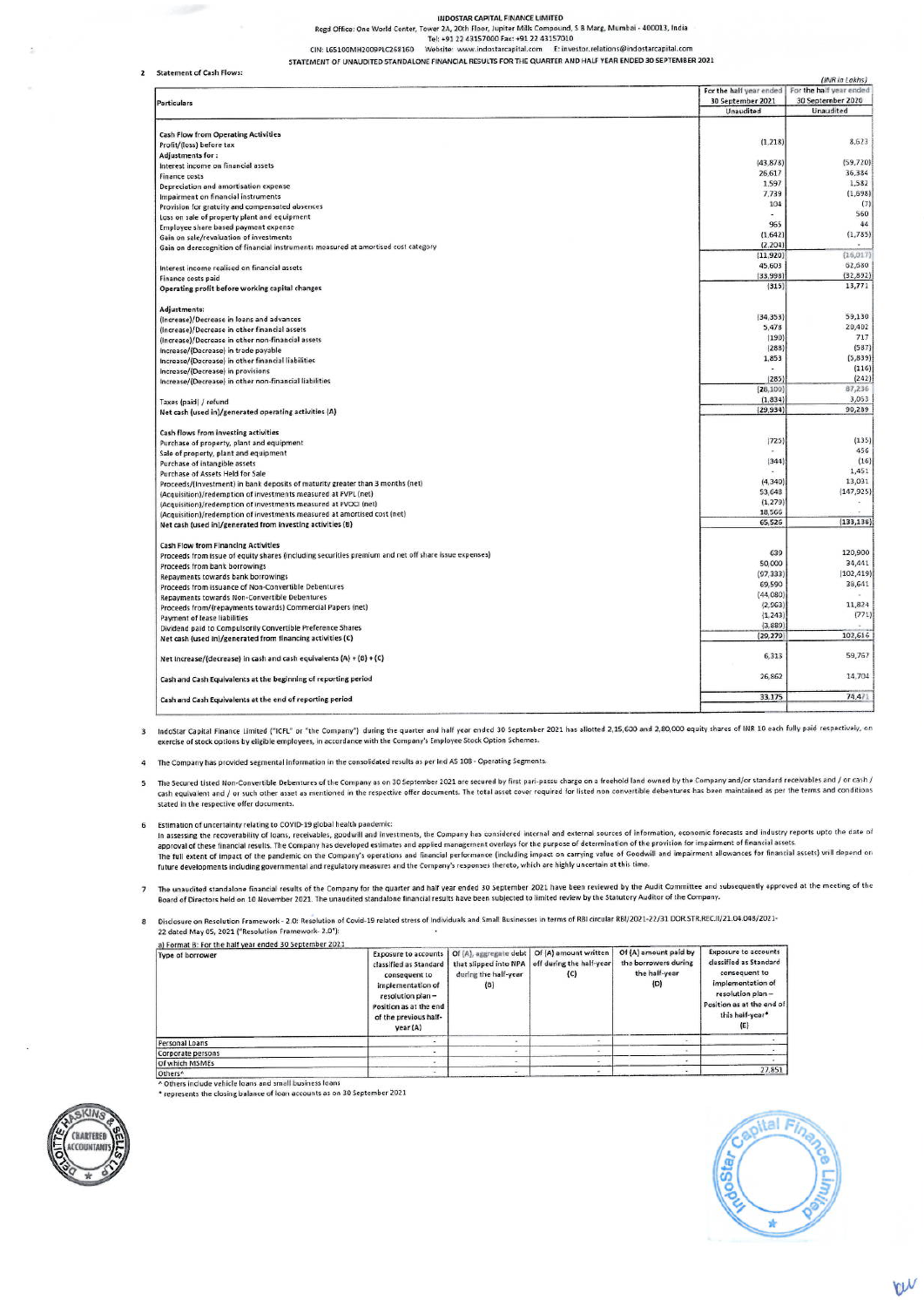#### INDOSTAR CAPITAL FINANCE LIMITED

Regd Office: One World Center, Tower 2A, 20th Floor, Jupiter Mills Compound, S B Marg, Mumbai - 400013, India<br>Tel: +91 22 43157000 Fax: +91 22 43157010<br>CIN: L65100MH2009PLC268160 Website: www.indostarcapital.com E: investo

STATEMENT OF UNAUDITED STANDALONE FINANCIAL RESULTS FOR THE QUARTER AND HALF YEAR ENDED 30 SEPTEMBER 2021

| <b>Description</b>                                                                                                                 | <b>Individual Borrowers</b> | Small businesses      |               |
|------------------------------------------------------------------------------------------------------------------------------------|-----------------------------|-----------------------|---------------|
|                                                                                                                                    | Personal Loans              | <b>Business Loans</b> |               |
| (A) Number of requests received for invoking resolution<br>process under Part A                                                    |                             | ÷.                    | 24.055        |
| (B) Number of accounts where resolution plan has been<br>implemented under this window                                             |                             | ż                     | 4,076         |
| (C) Exposure to accounts mentioned at (B) before<br>implementation of the plan                                                     |                             | $\sim$                | 28,953        |
| (D) Of (C), aggregate amount of debt that was converted into<br>other securities                                                   |                             | ÷                     | $\mathcal{L}$ |
| (E) Additional funding sanctioned, if any, including between                                                                       |                             |                       | ÷.            |
| invocation of the plan and implementation<br>(F) Increase in provisions on account of the implementation of<br>the resolution plan |                             | ÷                     | 2,152         |

The Board of Directors of the Company at their meeting held on 17 June 2021 declared and approved payment of dividend due on 1,20,68,966 Compulsorily Convertible Preference Shares of face value Rs. 10 each<br>allotted on 27 M  $\overline{\mathbf{g}}$ Thursday, 17 June 2021.

10 Figures for the previous periods / year have been regrouped, restated and / or reclassified wherever considered necessary to make them comparable to the current periods / year presentation.

For and on behalf of the Board of Directors of IndoStar Capital Finance Limited  $R.Ed1c$ 







**O** 

Place: Mumbai<br>Date: 10 November 2021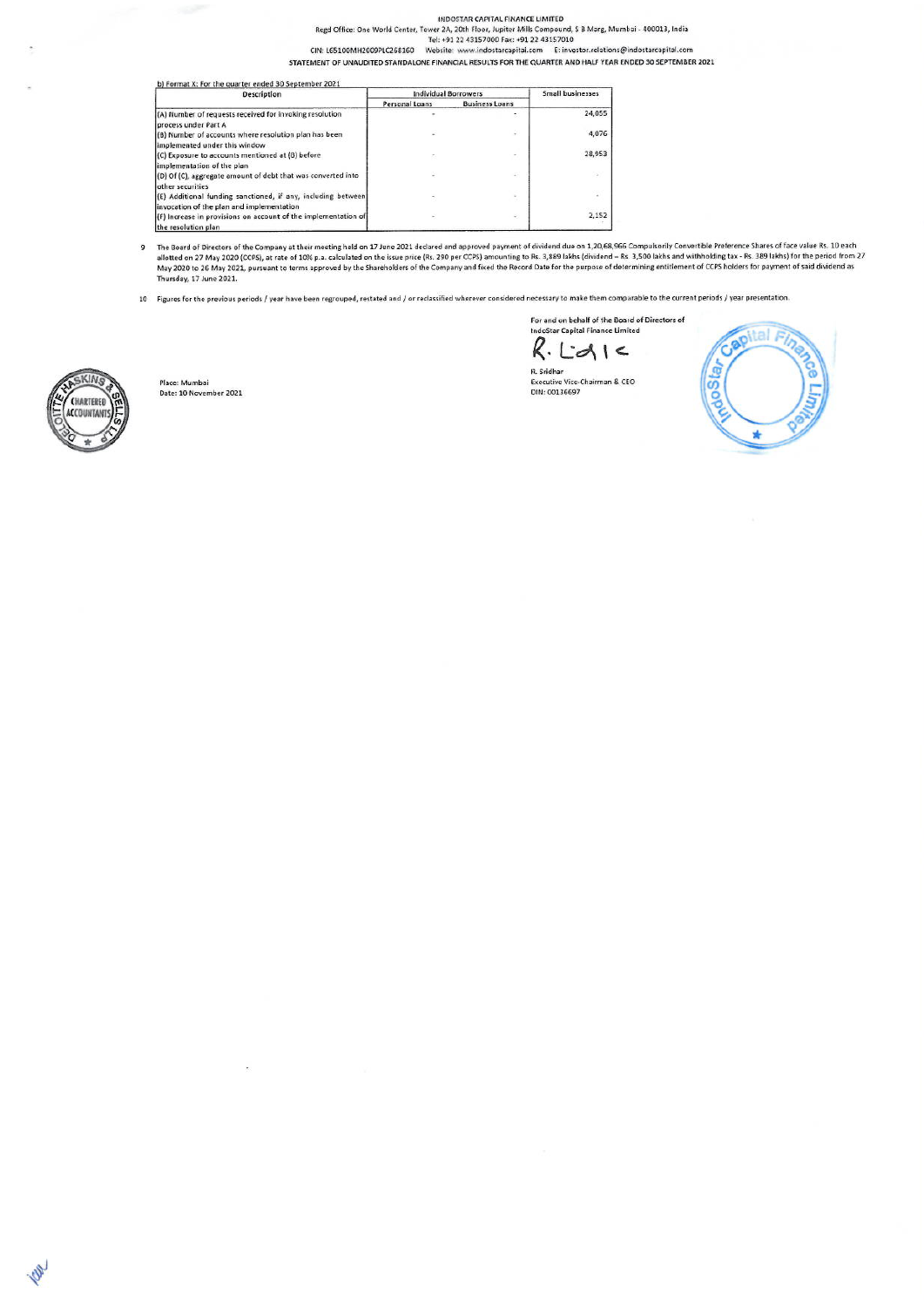# **Deloitte Haskins & Sells LLP**

Chartered Accountants One International Center Tower 3, 32<sup>nd</sup> Floor Senapati Bapat Marg Elphinstone Road (West) Mumbai – 400 013 Maharashtra, India

Tele: + 91 22 6185 4000 Fax: +91 22 6185 4001

#### **INDEPENDENT AUDITOR'S REVIEW REPORT ON REVIEW OF INTERIM STANDALONE FINANCIAL RESULTS**

## **TO THE BOARD OF DIRECTORS OF INDOSTAR CAPITAL FINANCE LIMITED**

- 1. We have reviewed the accompanying Statement of Standalone Unaudited Financial Results of **INDOSTAR CAPITAL FINANCE LIMITED** ("the Company"), for the quarter and half year ended September 30, 2021 ("the Statement"), being submitted by the Company pursuant to the requirement of Regulation 33 and Regulation 52 of the SEBI (Listing Obligations and Disclosure Requirements) Regulations, 2015, as amended.
- 2. This Statement, which is the responsibility of the Company's Management and approved by the Company's Board of Directors, has been prepared in accordance with the recognition and measurement principles laid down in the Indian Accounting Standard 34 "Interim Financial Reporting" ("Ind AS 34"), prescribed under Section 133 of the Companies Act, 2013 read with relevant rules issued thereunder and other accounting principles generally accepted in India. Our responsibility is to express a conclusion on the Statement based on our review.
- 3. We conducted our review of the Statement in accordance with the Standard on Review Engagements (SRE) 2410 'Review of Interim Financial Information Performed by the Independent Auditor of the Entity', issued by the Institute of Chartered Accountants of India (ICAI). A review of interim financial information consists of making inquiries, primarily of the Company's personnel responsible for financial and accounting matters, and applying analytical and other review procedures. A review is substantially less in scope than an audit conducted in accordance with Standards on Auditing specified under section 143(10) of the Companies Act, 2013 and consequently does not enable us to obtain assurance that we would become aware of all significant matters that might be identified in an audit. Accordingly, we do not express an audit opinion.
- 4. Based on our review conducted as stated in paragraph 3 above, nothing has come to our attention that causes us to believe that the accompanying Statement, prepared in accordance with the recognition and measurement principles laid down in the aforesaid Indian Accounting Standard and other accounting principles generally accepted in India, has not disclosed the information required to be disclosed in terms of Regulation 33 and Regulation 52 of the SEBI (Listing Obligations and Disclosure Requirements) Regulations, 2015, as amended, including the manner in which it is to be disclosed, or that it contains any material misstatement.